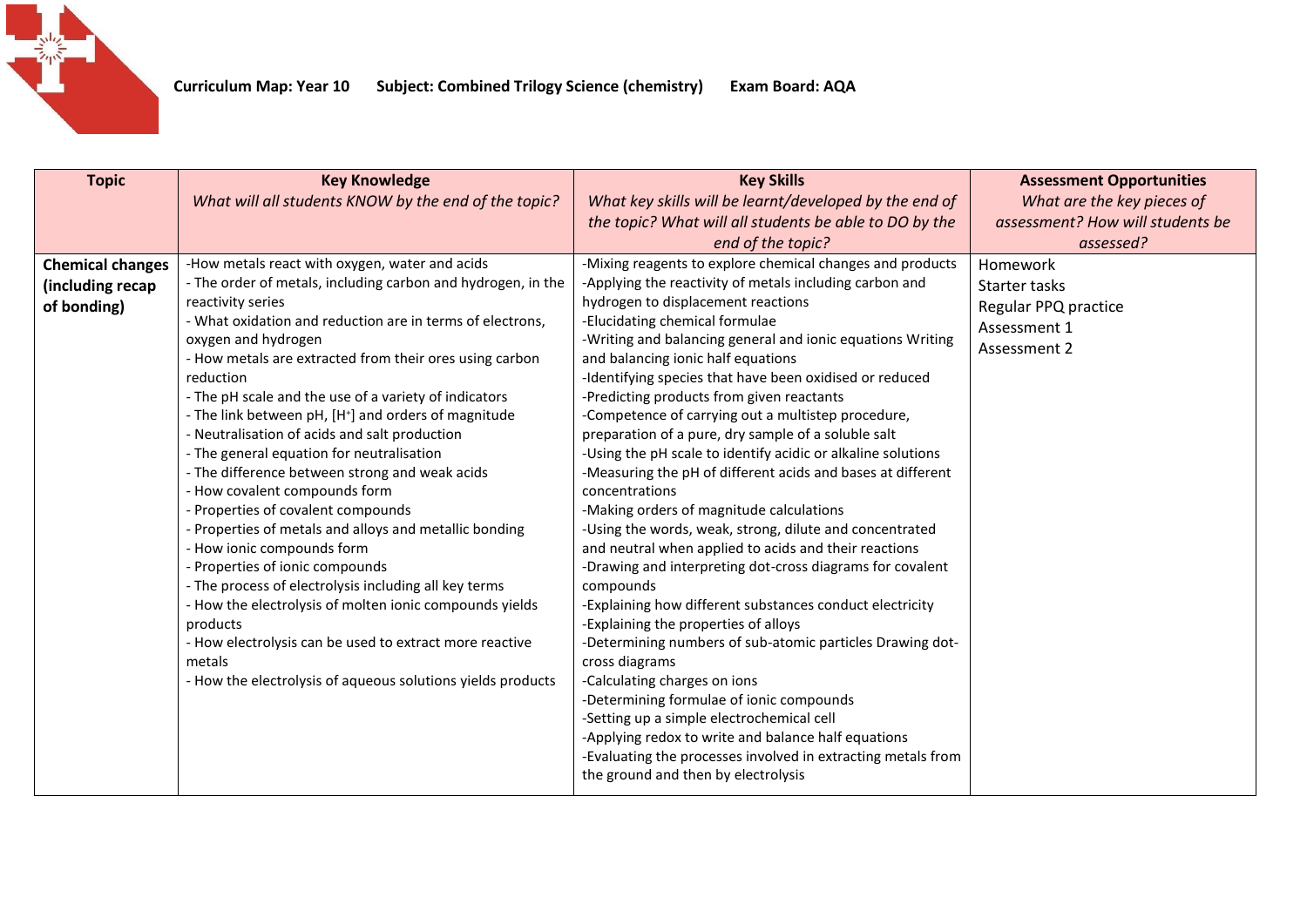## **Curriculum Map: Year 10 Subject: Combined Trilogy Science (chemistry) Exam Board: AQA**

| <b>Completion of</b><br>chemical analysis | -The difference between pure substances and mixtures and<br>formulations                                         | -Fluency in the use of IUPAC nomenclature regarding<br>representations of apparatus                       | Chromatography required practical<br>Homework |
|-------------------------------------------|------------------------------------------------------------------------------------------------------------------|-----------------------------------------------------------------------------------------------------------|-----------------------------------------------|
| (following on<br>from Year 9)             | -Physical separation processes including: Filtration,<br>crystallisation, simple and fractional distillation and | -Construction and use of word and symbol equations.<br>-Be able to explain how chromatography separates   | Starter tasks<br>Regular PPQ practice         |
|                                           | chromatography<br>-The gases:                                                                                    | mixtures.<br>-Interpretation of chromatograms                                                             |                                               |
|                                           | Hydrogen                                                                                                         | -Describing how to carry out tests for gases                                                              | Assessment 2                                  |
|                                           | Oxygen                                                                                                           | -Application of key mathematical skills: Calculating Rf values                                            |                                               |
|                                           | Carbon dioxide and                                                                                               | or distances moved by a solvent or a substance during                                                     |                                               |
|                                           | Chlorine<br>$\bullet$<br>can be identified by simple laboratory tests and                                        | chromatography.<br>-Practical skills and development and apparatus use: Setting                           |                                               |
|                                           | the positive test results for these gases                                                                        | up running paper chromatography (Req Prac 6).                                                             |                                               |
| <b>Atomic structure</b>                   | -Recap: a simple model of the atom                                                                               | -Fluency in the use of IUPAC nomenclature regarding                                                       | Homework                                      |
| and periodic                              | -The development of the periodic table<br>-The structure of the modern periodic table                            | element symbols and electronic structures.<br>-Construction and use of word and symbol equations.         | Starter tasks                                 |
| table review                              | -The chemistry of the elements of:                                                                               | -Explaining how new evidence can lead to changes in                                                       | Regular PPQ practice<br>Mock                  |
|                                           | Group 1                                                                                                          | accepted models.                                                                                          |                                               |
|                                           | Group 7                                                                                                          | -Application of key mathematical skills: Processing data to                                               |                                               |
|                                           | Group 0                                                                                                          | reveal patterns within elemental properties and<br>interpreting data and graphs of elemental data.        |                                               |
|                                           |                                                                                                                  |                                                                                                           |                                               |
| <b>Energy changes</b>                     | Energy is conserved during chemical reactions                                                                    | -Writing, balancing and interpreting chemical equations                                                   | Homework                                      |
|                                           | - What exothermic and endothermic reactions are including<br>everyday examples of them                           | -Measuring temperature changes of simple chemical<br>reactions and classifying them as exo or endothermic | Starter tasks                                 |
|                                           | - How reaction profiles are used to represent chemical                                                           | -Investigating the variables that affect temperature changes                                              | Regular PPQ practice                          |
|                                           | reactions                                                                                                        | -Drawing and interpreting reaction profiles for exothermic                                                |                                               |
|                                           | - What activation energy is                                                                                      | and endothermic reactions                                                                                 |                                               |
|                                           | - Energy is needed to break chemical bonds<br>- Energy is released when new bonds are formed                     | -Calculating the overall energy change in reactions from<br>supplied data                                 |                                               |
| Quantitative                              | Consolidation of writing and balancing equations                                                                 | -Investigating mass changes using various apparatus                                                       | Homework                                      |
| Chemistry                                 | Be familiar with specific key terms e.g. relative atomic                                                         | -Writing, balancing and interpreting chemical equations -                                                 | Starter tasks                                 |
|                                           | mass/formula mass, mole, limiting reactant                                                                       | Using formula mass to calculate moles and vice versa                                                      | Regular PPQ practice                          |
|                                           | - The conservation of mass law<br>- Avogadro's number                                                            | -Recognising and using expressions in standard form Using<br>ratios, fractions and percentages            |                                               |
|                                           | - Amounts of substance can be measured in moles                                                                  | -Changing the subject of a variety of equations                                                           |                                               |
|                                           | - How conservation of mass can be understood using                                                               |                                                                                                           |                                               |